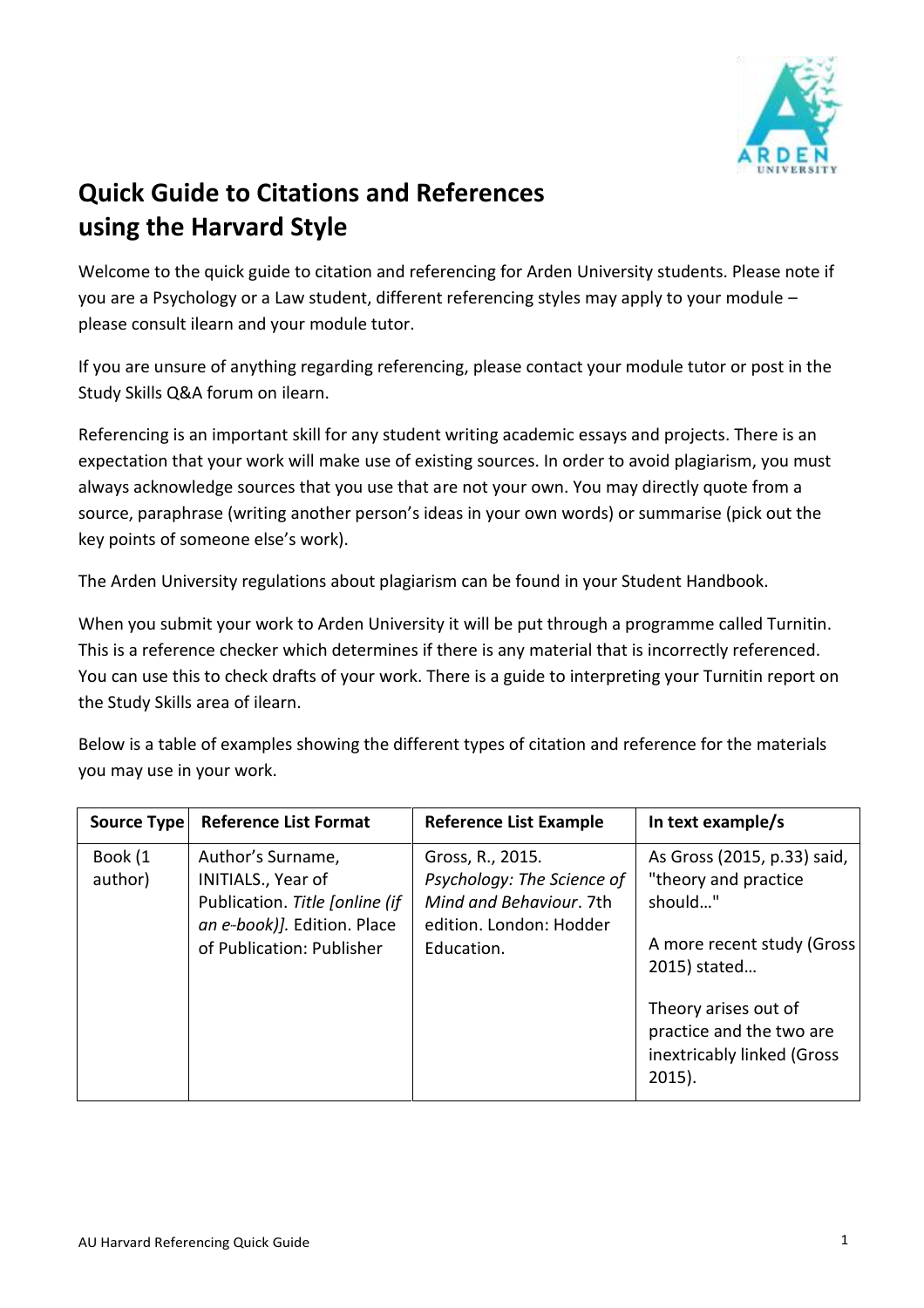

| <b>Source Type</b>                                         | <b>Reference List Format</b>                                                                                                                                                                                                                                                                                                                                                                                                  | <b>Reference List Example</b>                                                                                                                                                                                                                                                              | UNIVERSITY<br>In text example/s                                                                  |
|------------------------------------------------------------|-------------------------------------------------------------------------------------------------------------------------------------------------------------------------------------------------------------------------------------------------------------------------------------------------------------------------------------------------------------------------------------------------------------------------------|--------------------------------------------------------------------------------------------------------------------------------------------------------------------------------------------------------------------------------------------------------------------------------------------|--------------------------------------------------------------------------------------------------|
| Book (2 or<br>more<br>authors)                             | Author's Surname,<br><b>INITIALS. and Author</b><br>Surname, INITIALS., Year of<br>Publication. Title [online (if<br>an e- book)]. Edition. Place<br>of Publication: Publisher                                                                                                                                                                                                                                                | Smith, M., and Lowe, A.,<br>2012. Socially responsible<br>sourcing. 4th Edition.<br>London: Purley                                                                                                                                                                                         | Smith and Lowe<br>(2012) say that<br>"Quotation" (Smith and<br>Lowe 2012, p55)                   |
| Book (3 or<br>more<br>authors)                             | Author's Surname,<br>INITIALS., Author Surname,<br>INITIALS., Author Surname<br>INITIALS., Year of<br>Publication. Title [online (if<br>an e-book)]. Edition. Place<br>of Publication: Publisher                                                                                                                                                                                                                              | Browning, M., Clarke, J.,<br>Mitchell, T., 2013. A Study<br>Guide for Students. 6th<br>Edition. London: Hodder<br>Education                                                                                                                                                                | Browning et al. (2016) say<br>that<br>"Quotation" (Browning et<br>al. 2016, p48)                 |
| Article<br>quoted or<br>referenced<br>in another<br>source | Only list the work you have<br>read in the reference list.                                                                                                                                                                                                                                                                                                                                                                    | Malcolm, A., 2016.<br><b>Advanced Research</b><br>Methods. 4th Edition.<br>Oxford: OUP                                                                                                                                                                                                     | As Fox argued (cited in<br>Malcolm 2016) the<br>"Quotation" (Fox cited in<br>Malcolm 2016, p246) |
| Chapter in<br>an edited<br>volume                          | Author of chapter's<br>surname, INITIALS., Year of<br>publication. Title of<br>contribution. In: Surname,<br>INITIALS., of author/ editor<br>of publication followed by<br>ed. or eds. if appropriate.<br>(Year of publication, if<br>different to contribution).<br>Title of book [online] (if<br>applicable). Edition (if not<br>the first edition). Place of<br>publication: Publisher, Page<br>number(s) of contribution. | Cudney, E.A., 2015.<br>Development of Strategic<br><b>Quality Metrics for</b><br>Organisations. In: Sampaio,<br>P. and Saraviva, P., eds.<br>2016. Quality in the 21st<br>Century: Perspectives from<br>ASQ Feigenbaum Medal<br>Winners. 2nd edition.<br>Switzerland: Springer, 57-<br>68. | Cudney (2015) argued<br>that<br>"Quotation" (Cudney 2016,<br>p57)                                |
| Downloaded<br>E-book                                       | Author/Editor Surname,<br>INITALS., Year. Title [type of<br>e-reader]. Edition. Place of<br>publication: Publisher if<br>given                                                                                                                                                                                                                                                                                                | Milton, A., 2012. The good<br>study guide [Kindle edition].<br>London: Macmillan                                                                                                                                                                                                           | Milton (2012) argues<br>that<br>"Quotation" (Milton<br>2012, chapter 2)                          |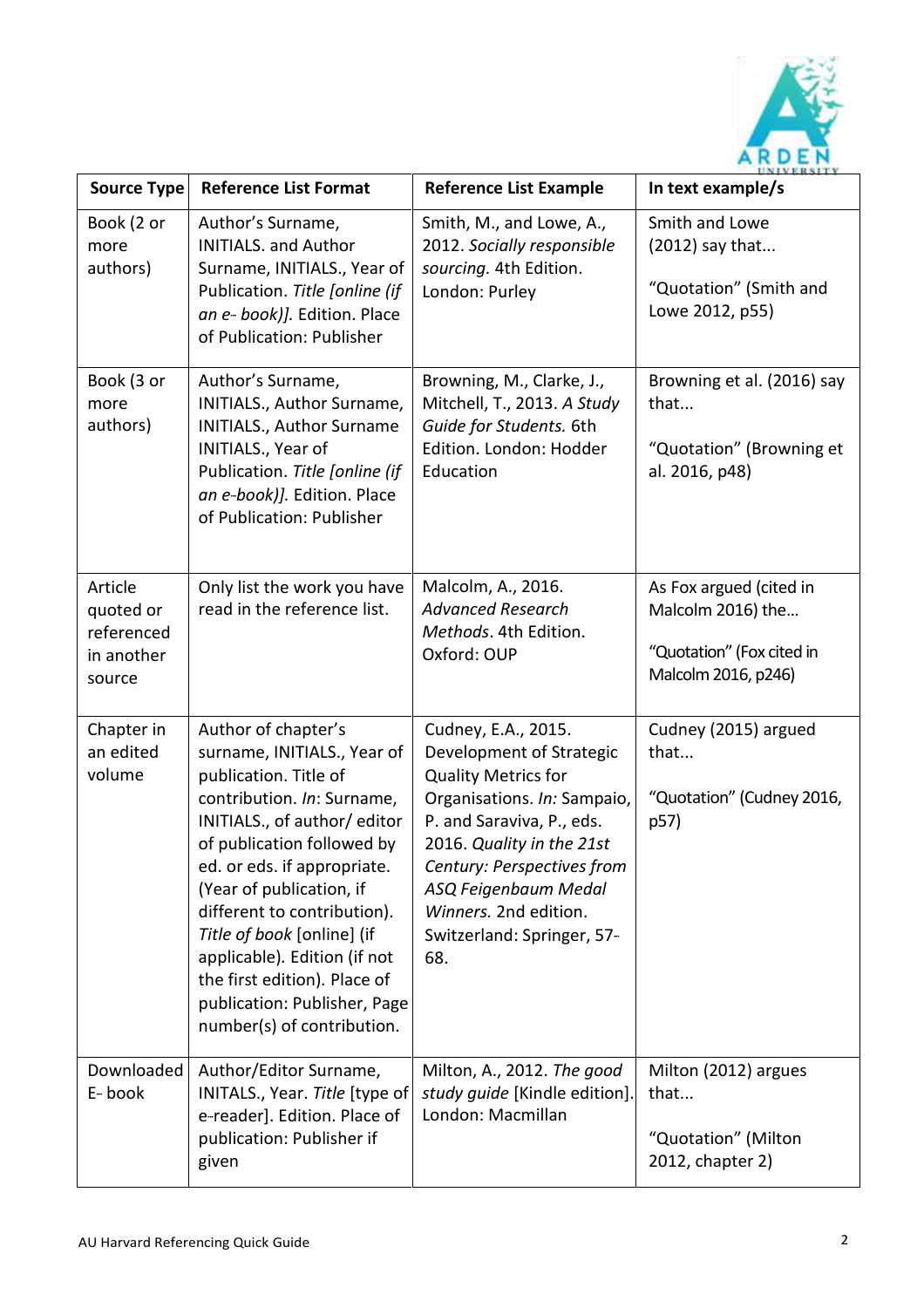

| <b>Source Type</b>                      | <b>Reference List Format</b>                                                                                                                                                                                                        | <b>Reference List Example</b>                                                                                                                                                                                                                                                                                                                | 11 N I V E R S L T 1<br>In text example/s                                            |
|-----------------------------------------|-------------------------------------------------------------------------------------------------------------------------------------------------------------------------------------------------------------------------------------|----------------------------------------------------------------------------------------------------------------------------------------------------------------------------------------------------------------------------------------------------------------------------------------------------------------------------------------------|--------------------------------------------------------------------------------------|
| Journal<br>article (print<br>or online) | Author Surname, INITIALS.,<br>Author Surname, INITIALS.,<br>Author Surname INITIALS.,<br>Year of Title of Article. Title<br>of Journal [online (if<br>appropriate)]. Volume<br>number and (part number),<br>Page numbers of article | Hames, M., 2014.<br>Fixing the Future. Business<br>Strategy Quarterly [online].<br>77(6), 455-456                                                                                                                                                                                                                                            | Hames (2014)<br>suggests<br>"Quotation" (Hames 2014,<br>p456)                        |
| Webpage                                 | Author/Editor Surname,<br>INITIALS., Year. Title of<br>webpage. Place of<br>publication: Publisher.<br>Available from: URL<br>[Accessed date]                                                                                       | <b>Chartered Trading Standards</b><br>Institute. Regulatory<br><b>Consultancy Services</b><br>[online]. London: CTSI.<br>Available from:<br>http://www.tradingstandard<br>s.uk/advice/RegulatoryCons<br>ultancy.cfm [Accessed 4<br>August 2016].                                                                                             | CTSI (2016) states that<br>"Quotation" (CTSI 2016)                                   |
| Newspaper<br>or Magazine                | Author's Surname,<br>INITIALS., (or<br>Newspaper/Magazine<br>Title,) Year of publication.<br>Title of article. Title of<br>newspaper/magazine, Day<br>Month Year, Page<br>number/s and column<br>number (a, b, c etc.).             | The Times, 2016. Rush to<br>withdraw savings as<br>negative interest rate<br>looms. The Times, 4 August<br>2016, 2b.                                                                                                                                                                                                                         | An article from The Times<br>(2016) suggests that<br>"Quotation" (The Times<br>2016) |
| Online<br>Newspaper<br>or Magazine      | Author's Surname, INITIALS<br>(or Newspaper/Magazine<br>Title) Year of publication.<br>Title of article. Title of<br>newspaper/magazine<br>[online], Day Month Year.<br>Available from: URL<br>[Accessed date].                     | Monbiot, G., 2016. The<br>climate crisis is already here<br>- but no one's telling us.<br>The Guardian [online], 04<br>August 2016. Available<br>from:<br>https://www.theguardian.c<br>om/commentisfree/2016/a<br>ug/03/climate-crisis-media-<br>relegates-greatest-<br>challenge-hurtle-us-<br>collapse-planet [Accessed 4<br>August 2016]. | Monbiot (2016) argues<br>that<br>"Quotation" (Monbiot<br>2016)                       |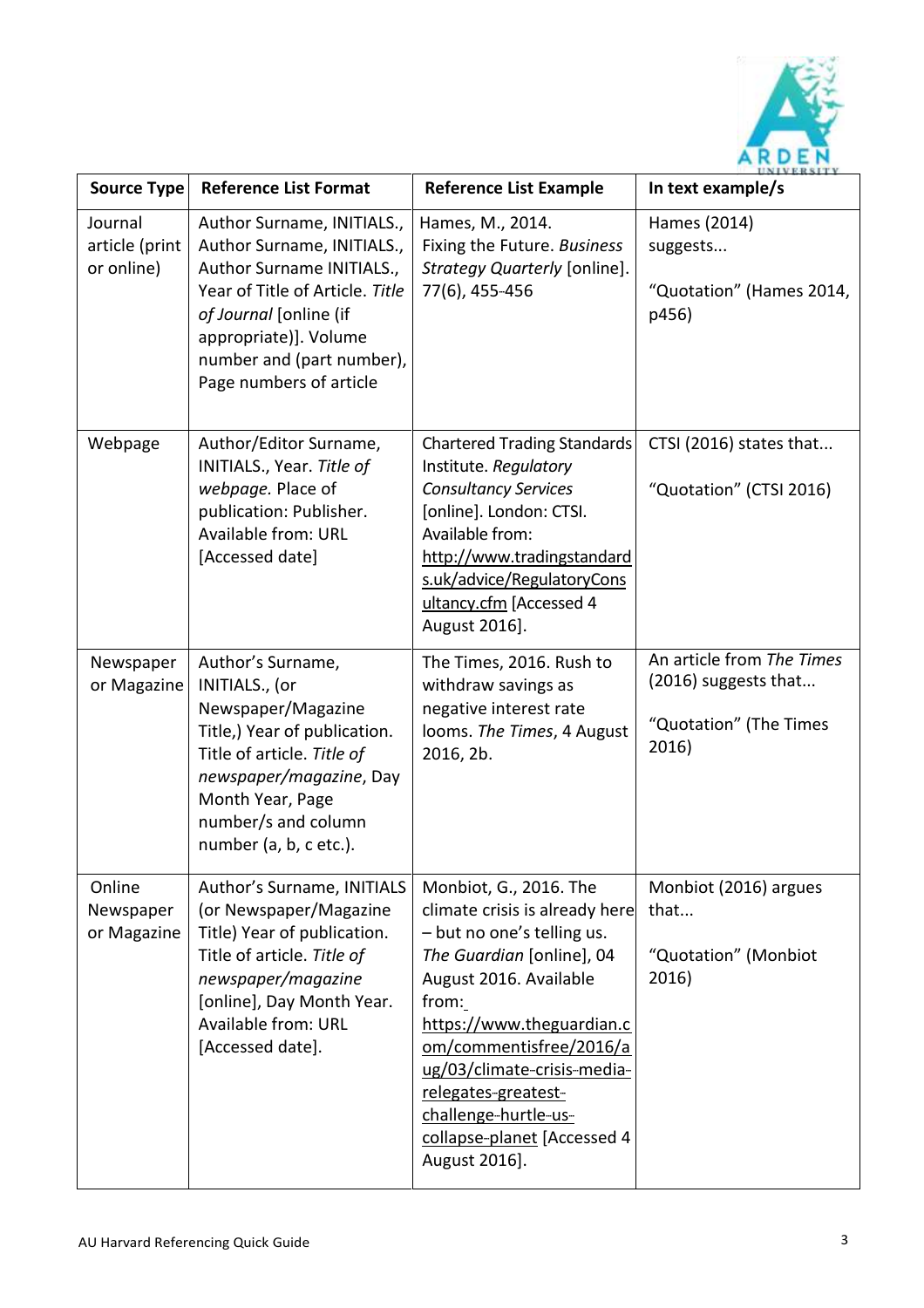

| <b>Source Type</b>                                                          | <b>Reference List Format</b>                                                                                                                                                                                                                                                                                  | <b>Reference List Example</b>                                                                                                                                                                                                                                                                                             | UNIVERSITY<br>In text example/s                                                                                                                                                                                              |
|-----------------------------------------------------------------------------|---------------------------------------------------------------------------------------------------------------------------------------------------------------------------------------------------------------------------------------------------------------------------------------------------------------|---------------------------------------------------------------------------------------------------------------------------------------------------------------------------------------------------------------------------------------------------------------------------------------------------------------------------|------------------------------------------------------------------------------------------------------------------------------------------------------------------------------------------------------------------------------|
| Photographs<br>or Images                                                    | Photographer/Artist's<br>Surname, INITIALS., Year of<br>publication. Title of image<br>[type of image]. Place of<br>publication: Publisher if<br>given. Collection Details if<br>available (Collection,<br>Document number,<br><b>Geographical Town/Place:</b><br>Name of<br>Library/Archive/Reposit<br>ory). | Ogden, E., 1982. Falklands<br>Conflict Yorke Bay<br>[photograph]. London:<br>Imperial War Museum. Eric<br>Ogden Collection. 9FKD<br>2546, 27, IWM Archive<br>London.                                                                                                                                                      | In Figure 4, Ogden (1982)<br>shows<br>If including the<br>illustration in text, it<br>should be labelled with<br>a figure number and<br>short description e.g.<br>Figure 4: Falklands<br>Conflict Yorke Bay<br>(Ogden 1982). |
| Online<br>Photograph<br>or image                                            | Photographer/Artist's<br>Surname, INITIALS., Year of<br>publication. Title of image<br>[type of image]. Place of<br>publication: Publisher (of<br>online image) if given.<br>Available from: URL<br>[Accessed Date].                                                                                          | Orland, R., 2002.<br>Newcathedral.jpg<br>[photograph]. Coventry:<br>historiccoventry.co.uk.<br>Available from:<br>http://www.historiccoventr<br>y.co.uk/cathedrals/newcath<br>edral.jpg [Accessed 7<br>August 2016].                                                                                                      | In Figure 4, Orland (2002)<br>shows<br>If including the<br>illustration in text, it<br>should be labelled with<br>a figure number and<br>short description e.g.<br>Figure 4: Coventry<br>Cathedral (Orland 2002).            |
| Social Media<br>(e.g. blogs,<br>Facebook,<br>online<br>discussion<br>forum) | Author's Surname, INITIALS.,<br>Year. Title of entry. Title of<br>website [online]. Day Month<br>Year. Available from: URL<br>[Accessed Date].                                                                                                                                                                | Hassan, T., 2015. Arden<br>University lays down the<br>law with new course<br>offering.<br>www.notgoingtouni.co.uk<br>[online]. 17 November<br>2015. Available from:<br>http://www.notgoingtouni.<br>co.uk/blog/arden-<br>university-lays-down-the-<br>law-with-new-course-<br>offering-2990 [Accessed 8<br>August 2016]. | As Hassan (2015)<br>suggests<br>"Quotation" (Hassan<br>$2015$ ).                                                                                                                                                             |